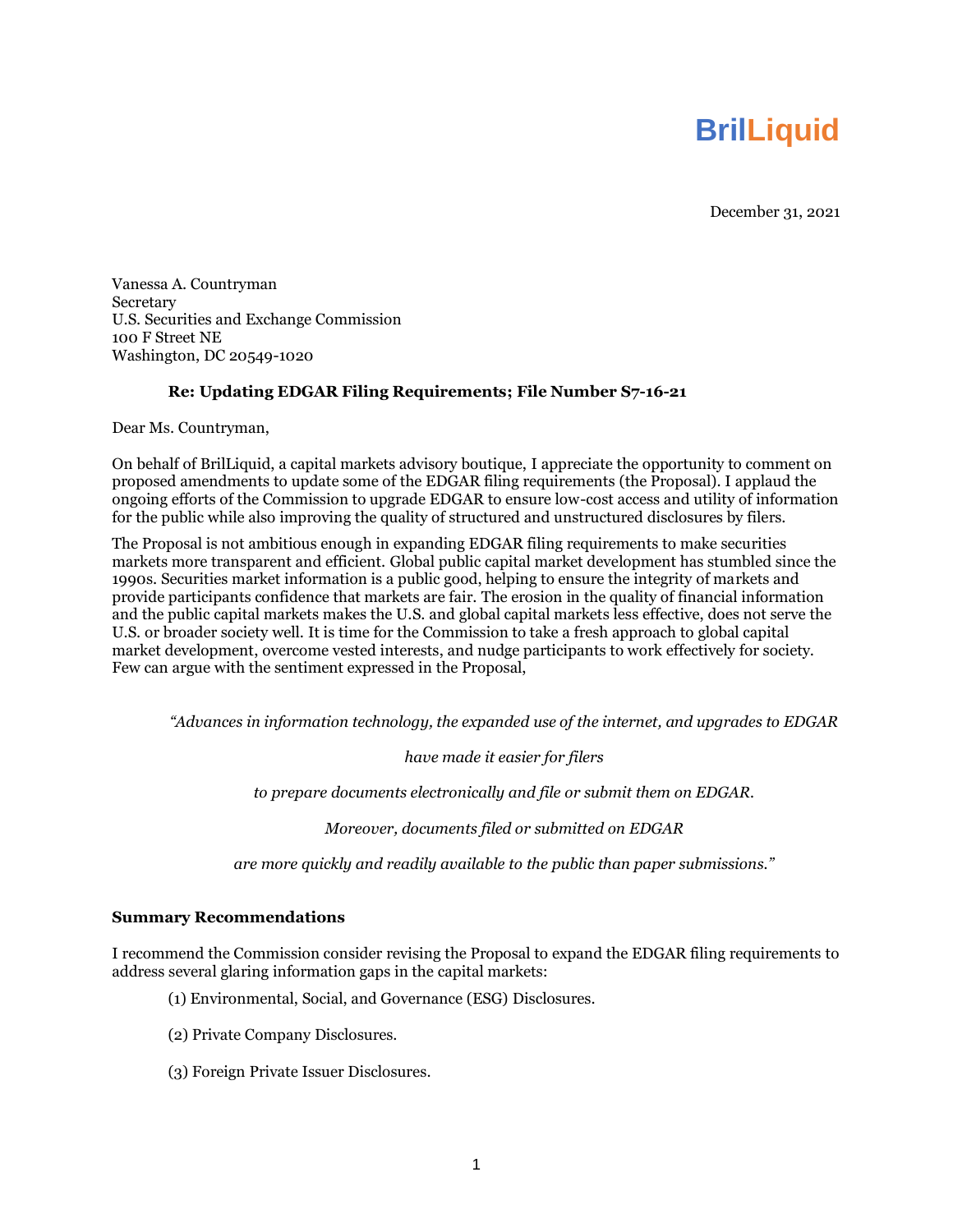| <b>The Proposal</b>                                                                                                                                                                                                                                                             | <b>Recommendation for More EDGAR Filings</b>                                                                                                                                                                                                                                                                                    |
|---------------------------------------------------------------------------------------------------------------------------------------------------------------------------------------------------------------------------------------------------------------------------------|---------------------------------------------------------------------------------------------------------------------------------------------------------------------------------------------------------------------------------------------------------------------------------------------------------------------------------|
| (1) mandate the electronic filing or submission<br>of most of the documents that are<br>currently permitted electronic submissions<br>under Rule 101(b) of Regulation S-T;                                                                                                      | Information in English that is currently disclosed<br>by foreign private issuers<br>under section $12q3-2(b)$ exemption.                                                                                                                                                                                                        |
| (2) mandate the electronic submission in PDF format<br>of the "glossy" annual report to security holders;                                                                                                                                                                       | Corporate Responsibility Reports and<br>Sustainability Reports.                                                                                                                                                                                                                                                                 |
| (3) mandate the electronic filing of the certification<br>made pursuant to 15 U.S.C. 78l(d)<br>("Section 12(d) of the Exchange Act")<br>and 17 CFR 240.12d1-2 ("Exchange Act Rule 12d1-3")<br>that a security has been approved by an exchange<br>for listing and registration; | Allow qualified<br>foreign private issuers with ADRs trading OTC<br>to list on an exchange<br>without being subject to reporting requirements of<br>the Exchange Act if they are<br>listed on an exchange in country of incorporation,<br>furnish information in English on EDGAR<br>under cover of Form 6-K<br>(item 1 above). |
| (4) mandate the use of Inline XBRL for<br>the filing of the financial statements<br>and accompanying notes<br>to the financial statements required by Form 11-K; and                                                                                                            |                                                                                                                                                                                                                                                                                                                                 |
| allow for the electronic submission<br>in PDF format<br>of certain foreign language documents.                                                                                                                                                                                  | Foreign private issuers may furnish<br>foreign language documents in PDF and HTML<br>format as exhibits in Form 6-K submissions<br>(item 3 above).                                                                                                                                                                              |

## **Issuer ESG Disclosures**

The Commission should mandate the electronic submission in PDF format of glossy annual reports and reports prepared to address security holder and other stakeholder requests for information about the impact of ESG factors on the filer's business and financial performance. Filers often prepare ESG disclosures in the form of a Corporate Responsibility Report or a Sustainability Report for the benefit of stakeholders. Investor demand has led to the flourishing of ESG data vendors that parse company disclosures and create ESG ratings. Standard-setting bodies have developed frameworks for ESG disclosures for selected industries. Few U.S. companies have integrated ESG disclosures into their financial reporting.

A lack of agreement about appropriate ESG disclosures has contributed to pervasive so-called greenwashing and SDG-washing. Some issuers are overwhelmed with requests from opportunistic data vendors and index-creators, seeking to capitalize on the ESG data gold rush. Investment management companies are rushing to satisfy the concerns of Main Street investors and institutional investors by incorporating ESG factors into their investment process. Regulators are rightly concerned that investment firms are marketing green funds while only paying lip service to ESG factors in company engagement and voting policies. Nonetheless, investments in legacy index-linked funds, or other investment products, that do not incorporate ESG factors potentially leave investors over-exposed to companies unprepared for the Climate Crisis and the transition to a sustainable economy.

*Making EDGAR a centralized repository for non-mandated ESG disclosures* 

*will alleviate the burden on market participants of locating information,*

*aid investors, research analysts, and financial media*

*providing critical scrutiny of a company's financial and business performance.*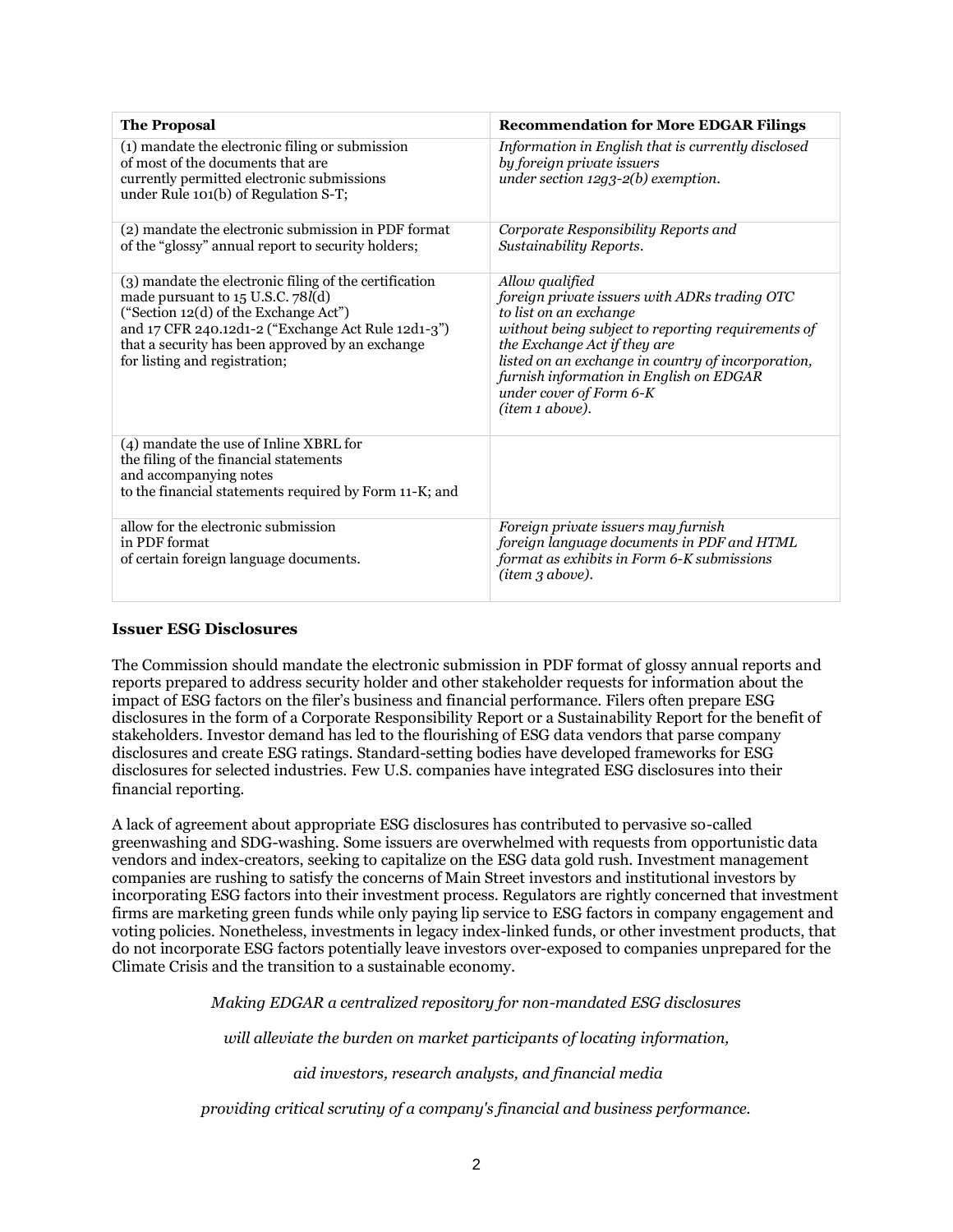# **Private Company Disclosures**

The Commission plays a critical role in maintaining public trust and confidence in financial institutions, capital markets, and financial media and data providers. A capitalist market economy requires a wellfunctioning and active IPO market for capital formation. There remains considerable room for improvement in eliminating conflicts of interest, providing transparency, and leveling the playing field for investors in private and public companies.

Equity market structure changes, rising data costs, and infrastructure expenses have made equity trading unprofitable for many firms. Globally, competition, reductions in stock trading commissions, and regulation have caused major listing exchanges and many traditional public market-focused brokerdealers to pivot their business models, scrambling for new sources of revenue and growth. Unregistered offerings and private market transactions are more lucrative than public market transactions for many investment banks. Industry employment has been in a steady decline.

| U.S. Financial Industry Employment in Decline |         |         |  |  |  |  |
|-----------------------------------------------|---------|---------|--|--|--|--|
|                                               | 2006    | 2020    |  |  |  |  |
| Number of FINRA Member Firms:                 | 5.026   | 3.435   |  |  |  |  |
| Number of Registered Representatives:         | 656.381 | 617.549 |  |  |  |  |
| Source: FINRA                                 |         |         |  |  |  |  |

*While the Commission intended to facilitate small business capital formation and IPOs* 

*with the Jumpstart Our Business Startups Act (JOBS Act) in 2012,* 

*it lit the fuse for the investment flows that would send private company valuations soaring.*

In raising the threshold number of shareholders to trigger public company reporting from 500 to 2,000 shareholders of record, the JOBS Act breathed life into a small community of early-stage investors in global technology companies.<sup>1</sup> Companies were suddenly able to stay private for longer and avoid the standards and responsibilities expected of public companies.

There are reportedly almost 1,000 so-called Unicorns, private companies with a valuation of more than \$1 billion, in the world. <sup>2</sup> All of them have accessed U.S. and international investors in unregistered offerings during the last decade. Some euphoria of late-stage investing has dissipated as inflows to private investment funds from some sovereign wealth funds have slowed. The Unicorns need liquidity. The path to the public markets may be most challenging for companies where the gap between private and public market valuations is pronounced.

Available at:<https://www.cbinsights.com/research-unicorn-companies>

<sup>1</sup> Venture capital investor Aileen Lee first coined the term Unicorn company in 2013 and identified 39 U.S. Unicorn companies at the time. See, *Welcome to the Unicorn Club: Learning from Billion-Dollar Startups.*

Available at:<https://techcrunch.com/2013/11/02/welcome-to-the-unicorn-club/>

<sup>2</sup> According to CB Insights, *The Complete List of Unicorn Companies*, there are 958 Unicorn companies as of December 27, 2021.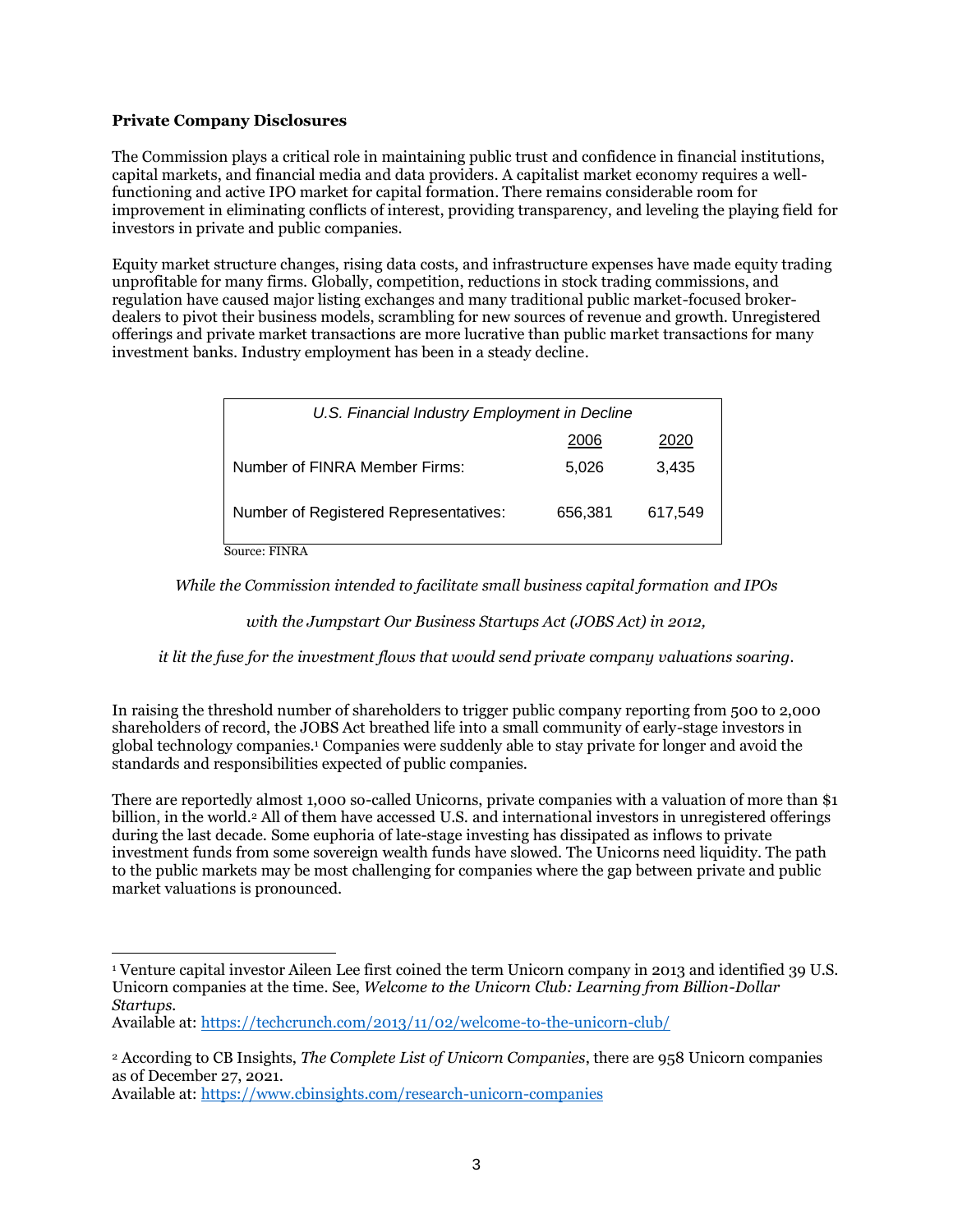There is a large backlog of Unicorn companies globally planning to go public so large shareholders can finally monetize their paper valuations. Some financial firms seek to provide Unicorn companies access to fresh capital by creating new walled-garden systems to provide market infrastructure, trading, and settlement for investors in private securities of Unicorn companies and newly emerging digital assets. <sup>3</sup>

In contrast, most listed public companies and their shareholders no longer enjoy the level of liquidity, capital commitment, and equity research coverage provided by traditional broker-dealers as part of an integrated capital markets ecosystem dominated by partnerships and mutual ownership of the NYSE.

A decade ago, after a multi-year wave of shell company activity, the Commission (and other securities market regulators) actively tried to limit backdoor listings (by blank check companies, reverse mergers, and SPACs) of fraudulent and shell companies through various exchange listing rule changes. And yet the front door is frequently left guarded by ineffective gatekeepers.

SPACs have dominated the IPO market in 2020 and 2021. Some private companies have discovered the SPAC structure effective in accessing different pockets of institutional and retail investor demand. With a heady mixture of equity warrants, opaque incentives and fees, rosy projections, and accounting shenanigans for enough participants to believe they will be winners. Public market history has generally not been kind to all believers. The beneficiaries, however, have demonstrated their persistence and a Houdini-like knack for escaping regulatory scrutiny. SPAC sponsors are the new shell company brokers. Information asymmetries and the conflicts of interests can only be alleviated by requiring full and extensive public disclosures and by providing adequate time for critical scrutiny.

The most rapid remedy is for the Commission to slow the wheels of the going public process, require more financial information disclosure by private companies, and create more transparency in unregistered offerings and other private securities transactions. Setting the trigger for public company reporting at 2,000 shareholders of record has not been effective. Shareholders often achieve liquidity and circumvent the threshold limit by creating new LLCs or partnerships to transfer their economic interest. While Form D filings on EDGAR record such unregistered transactions, no company financial information or transaction terms and pricing is included. 4

*A naïve observer might wonder at the health of the U.S. IPO market*

*as measured by the number of transactions, the level of underwriting fees, and* 

*the paper valuations of the companies going public.*

Available at: [https://www.nasdaq.com/press-release/nasdaq-svb-citi-goldman-sachs-and-morgan](https://www.nasdaq.com/press-release/nasdaq-svb-citi-goldman-sachs-and-morgan-stanley-launch-new-platform-for-trading)[stanley-launch-new-platform-for-trading](https://www.nasdaq.com/press-release/nasdaq-svb-citi-goldman-sachs-and-morgan-stanley-launch-new-platform-for-trading)

<sup>3</sup> For example, Nasdaq established Nasdaq Private Market (NPM) in 2013 as a strategic initiative to build the IPO pipeline offering software solutions to private companies, initially with SharesPost, Inc. NPM divested SharesPost and acquired SecondMarket Solutions, Inc. in 2015. In 2020, Forge Global purchased SharesPost. Forge recently announced plans to go public via a merger with Motive Capital, a SPAC. In 2021, Nasdaq announced plans to contribute NPM to a joint venture establishing a trading venue for private companies. See, *Nasdaq, SVB, Citi, Goldman Sachs, and Morgan Stanley Launch New Platform for Trading Private Company Stock.* 

<sup>4</sup> For example, Space Exploration Technologies Corp. (also known as, SpaceX) is the mostly highly valued of the U.S. Unicorn companies. Several Form Ds have been filed recently to facilitate the economic transfer of direct or indirect ownership stakes in the company. See,<https://www.sec.gov/edgar/search/#/category=custom&entityName=SpaceX&forms=D>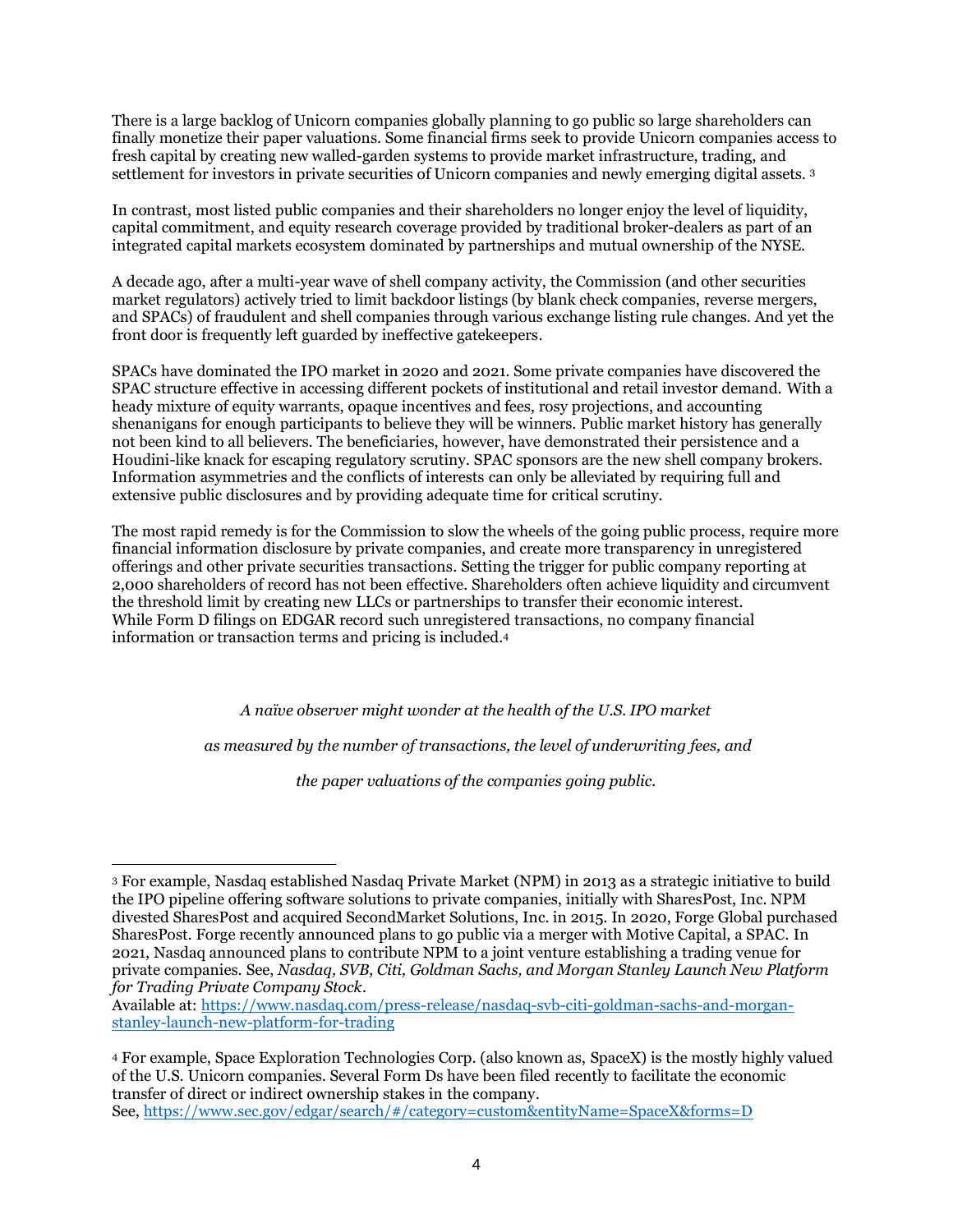# **Foreign Private Issuer Disclosures**

Like IPOs by U.S. companies, U.S. capital markets have been missing IPOs by foreign private issuers. According to CB Insights, there are 471 non-U.S. Unicorn companies. Many seek to go public in the U.S. in a traditional IPO or utilize the SPAC structure like their U.S. counterparts. My recommendation is for the Commission to seek to re-establish the U.S. as the global venue for capital formation by making U.S. capital markets more receptive to foreign private issuers by increasing the universe of companies furnishing information on EDGAR.

None of the world's leading stock exchanges is a global venue for capital formation. Nasdaq has listed some 708 foreign companies, while the NYSE has listed 468. However, companies from Canada, China, Israel, and the U.K. represent more than 60% of the foreign companies listed on U.S. stock exchanges. 5 Nasdaq has more foreign company listings than the NYSE and the London Stock Exchange, benefitting from the halo effect of its Big Tech company listings, aggressive marketing, lower standards, and listing fees. SPACs, sub-\$50 million IPOs of companies with limited operations, and an active up-listing business where many small companies trading OTC become listed have helped move Nasdaq ahead of its rivals.

It should not surprise that many foreign companies listed on their domestic stock exchange access U.S. investors with ADRs. Many foreign private issuers may choose to have ADRs traded OTC to avoid the costs associated with an additional stock exchange listing and registration with the Commission. Since October 2008, when the SEC permitted the automatic granting of the section 12g3-2 exemption from reporting under the Exchange Act, Depositary banks have established an increasing number of unsponsored ADR programs in response to investor demand.

With a U.S. exchange listing, some foreign companies may be concerned that they will inadvertently be subject to U.S. reporting requirements if the trading volume in the U.S. is so high that it is determined to be the primary trading market. With the explosion in the U.S. of ETFs, ETPs, derivatives, high-frequency trading, and the emergence of dark pools, U.S. reported trading volume is no longer a valid indicator of a foreign private issuer's primary trading market. <sup>6</sup> An issuer should be allowed to designate the stock exchange in its home jurisdiction as the primary exchange regardless of the trading volume.

Some issuers may avoid a listing in the belief it may limit their exposure to U.S. securities laws and litigation. The ruling in February 2020 by the U.S. Supreme Court regarding the potential liability of Toshiba Corp. under Section 10(b) of the Exchange Act may cause some foreign private issuers to reassess their presence in the U.S. capital markets. <sup>7</sup> The ruling is an opportunity for the Commission to reconsider reporting and disclosure requirements of foreign private issuers and enter into serious dialogue with regulators in other jurisdictions to ensure appropriate and consistent oversight of issuers. <sup>8</sup> The Commission may also find common ground with other regulators to improve disclosures by private Unicorn companies, particularly in China and India. None want to see companies going public stumble.

<sup>5</sup> Estimates based upon publicly available data.

<sup>6</sup> In 2018, the Commission found that all four Depositary banks for several years improperly provided ADRs to brokers in pre-release transactions when neither the broker nor its customers had the foreign shares needed to support those new ADRs. Such practices resulted in inflating the total number of a foreign issuer's tradeable securities, which resulted in abusive practices like inappropriate short selling and dividend arbitrage.

<sup>7</sup> See, *Stoyas v. Toshiba Corp.*, 424 F. Supp. 3d 821.

<sup>8</sup> See, Speech on International Developments by Keith F. Higgins, former Director, Division of Corporate Finance, provides a valuable survey of the regulation of cross-border offerings in the last four decades. Available at:<https://www.sec.gov/news/speech/international-developments-higgins.html>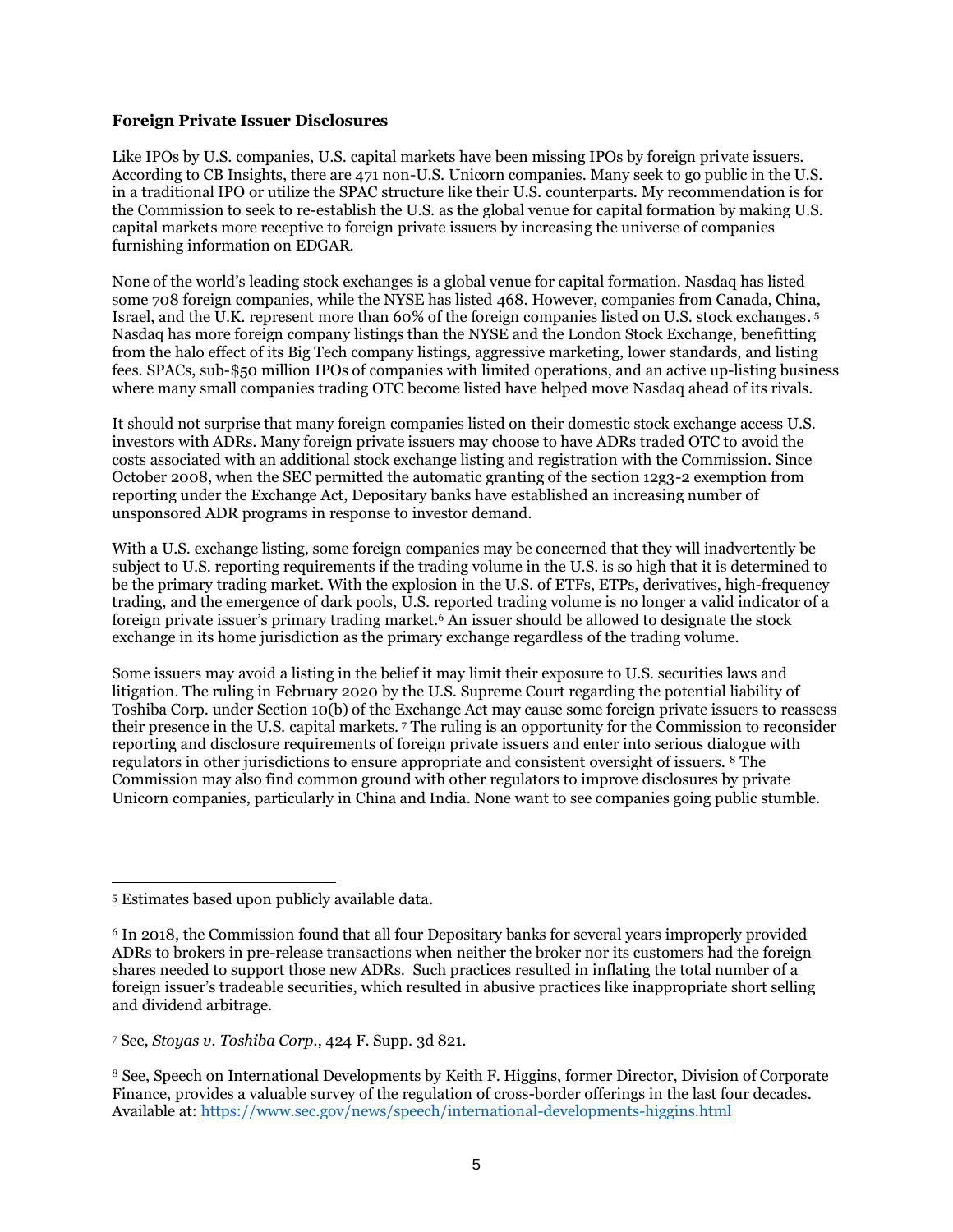## *Recommendation <sup>9</sup>*

(1) Require all foreign private issuers with ADRs tradingOTC to file on EDGAR certification of their qualification for a section 12g3-2(b) exemption.

### **AND**

(2) Mandate issuers to furnish on EDGAR information in English with foreign-language originals in HTML and PDF format.

(3) Allow qualified foreign private issuers to list sponsored ADRs on a U.S. exchange without requiring registration under the Exchange Act <sup>10</sup>

**IF**

(i) currently has ADRs trading OTC

(ii) already listed on an acceptable exchange in the country of its incorporation (iii) agrees to furnish information disclosures in English on EDGAR.

*Question. Why this group of ADR companies?*

*Answer. Many U.S. investors already own securities of these companies either directly or through investment managers.*

<sup>9</sup> The recommendation will need to be supplemented with changes to other rules and exemptions including those that affect foreign private issuers including (e.g., the fungibility of offerings of a similar class of securities under Rule 144A and the ability to register public offerings), and FINRA member firms (e.g., Rule 15a-6 covering registration of foreign research analysts and distribution of research in the U.S.). None of these are insurmountable.

<sup>&</sup>lt;sup>10</sup> The Commission will need to consider whether the current NYSE and Nasdaq listing standards are appropriate for foreign private issuers listed on a domestic stock exchange and the potential to introduce nominal fees for such issuers. Listing fees for U.S. companies, and foreign private issuers not listed on an acceptable foreign stock exchange could be reevaluated along with equity market structure changes. For example, eliminating unlisted trading privileges (UTP) for foreign private issuers and U.S. companies may increase liquidity for company shares and encourage the listing exchanges to dedicate more resources to issuers and consider how to improve the quality of markets in each company's securities.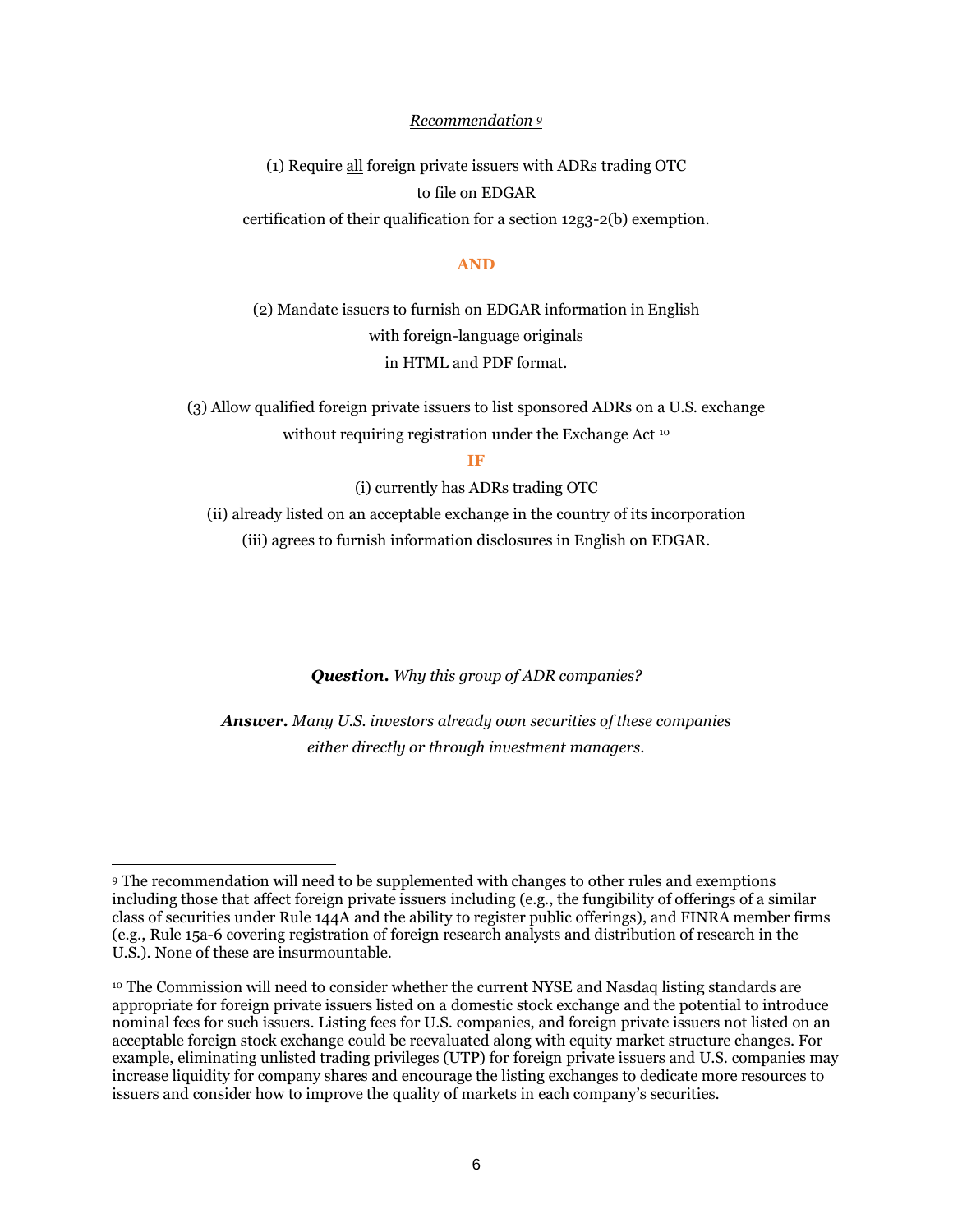With the recommended changes, the U.S. will see more cross-border public offerings of securities and provide Main Street investors access to a more diversified pool of attractive investment opportunities. <sup>11</sup> The Commission will need to agree about future disclosure, and other requirements, with Chinese regulators for all Chinese companies seeking to go public in the U.S. and existing companies with ADRs listed in the U.S. or trading OTC, as these companies are often not listed on an exchange in China.

More importantly, making ESG disclosures available for a broad range of global companies, from developed countries and developing countries, will allow market participants to manage the transition risks to a sustainable economy. Access to information will make markets more efficient by lowering the burden for U.S. investors and intermediaries to evaluate opportunities. U.S. capital markets will become more receptive again to foreign private issuers. Foreign company listings on U.S. exchanges first exceeded those on the London Stock Exchange in the mid-1990s, but growth has stalled.

# **Figure 1.1**

*Number of Foreign Company Listings on U.S. Stock Exchanges vs. London Stock Exchange, 1990–2020*



Source: BrilLiquid, World Federation of Exchanges, London Stock Exchange Group (LSEG).

<sup>11</sup> The Commission may consider new disclosure procedures for IPOs and other public offerings of securities working in conjunction with FINRA member firms and foreign regulators to tailor capital market development for the mutual benefit and needs of U.S. and foreign market participants. The current MJDS process does not factor in different trading and settlement processes in the U.S. and Canada, creating logistical challenges for underwriters.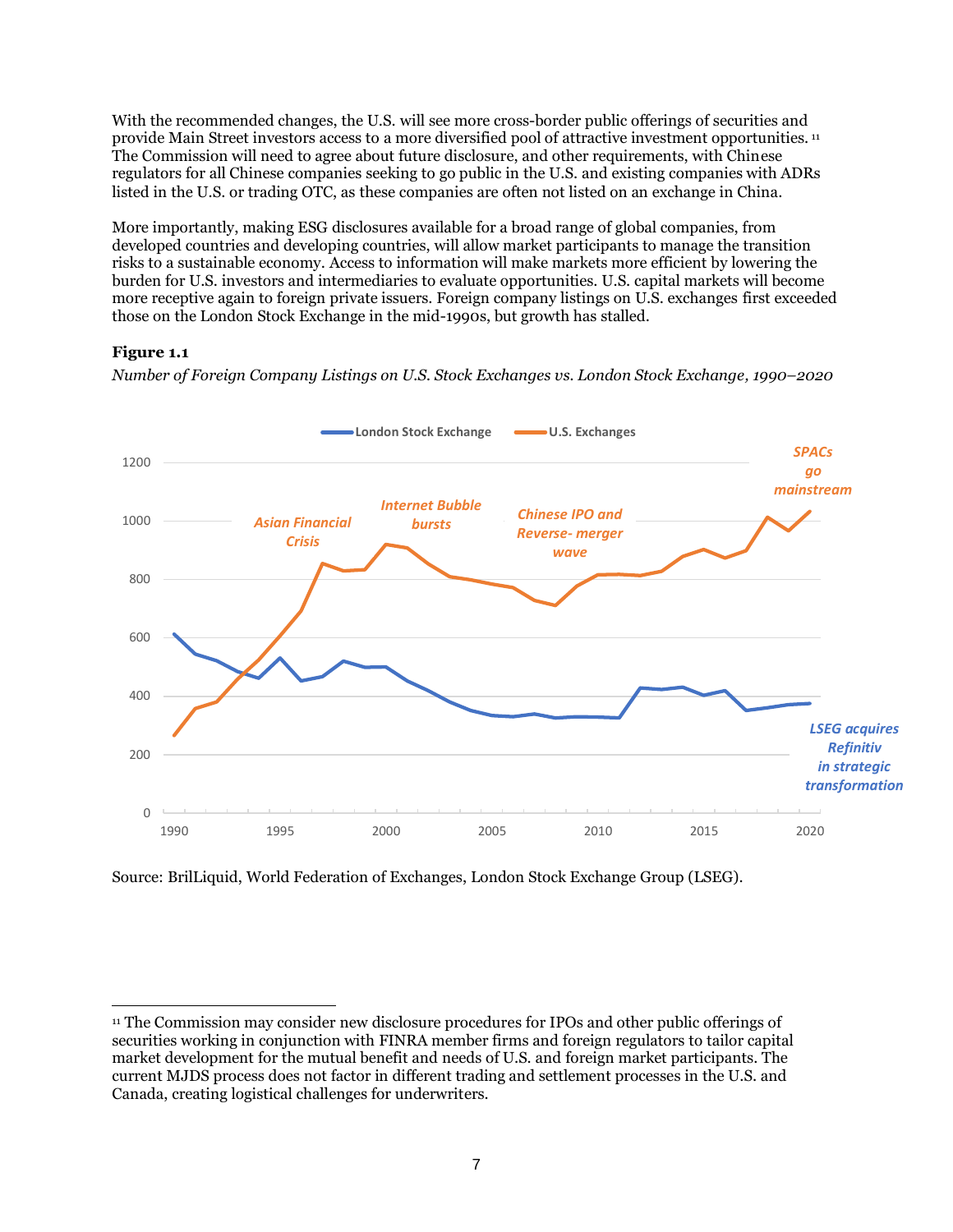# **Table 1.1**

*Number of OTC ADRs for Selected Countries Compared to U.S. and Domestic Exchange Listings*

|                                                                                                                                                                                                          | Country                     | <b>OTC ADRs</b>          | U.S. Listed<br>ADRs+Shares | Number of<br>Domestic<br>Listings | U.S. Listed as<br>Percent of<br>Domestic | Total U.S.<br>Listed+OTC<br>as Percent of<br>Domestic |
|----------------------------------------------------------------------------------------------------------------------------------------------------------------------------------------------------------|-----------------------------|--------------------------|----------------------------|-----------------------------------|------------------------------------------|-------------------------------------------------------|
| <b>OTC ADRs</b><br>provide a<br>snapshot of<br>the developed<br>markets and<br>companies<br><i>important to</i><br><b>U.S. investors</b><br>and where<br><b>additional</b><br><b>English</b><br>language | Japan                       | 319                      | 10                         | 3,754                             | $0\%$                                    | 9%                                                    |
|                                                                                                                                                                                                          | United Kingdom              | 183                      | 100                        | 1,979                             | 5%                                       | 14%                                                   |
|                                                                                                                                                                                                          | <b>Australia</b>            | 131                      | 16                         | 1,902                             | 1%                                       | 8%                                                    |
|                                                                                                                                                                                                          | <b>Germany</b>              | 116                      | 25                         | 438                               | 6%                                       | 32%                                                   |
|                                                                                                                                                                                                          | <b>France</b>               | 89                       | 17                         | 415                               | 4%                                       | 26%                                                   |
|                                                                                                                                                                                                          | <b>Brazil</b>               | 55                       | 30                         | 345                               | 9%                                       | 25%<br>F                                              |
|                                                                                                                                                                                                          | <b>South Africa</b>         | 52                       | $\overline{7}$             | 264                               | 3%                                       | c<br>22%                                              |
|                                                                                                                                                                                                          | <b>Switzerland</b>          | 52                       | 28                         | 236                               | 12%                                      | 34%                                                   |
|                                                                                                                                                                                                          | Singapore                   | 44                       | 29                         | 459                               | 6%                                       | 16%                                                   |
| <i>information</i><br>would be                                                                                                                                                                           | <b>Indonesia</b>            | 38                       | 1                          | 713                               | $0\%$                                    | 5%                                                    |
| valuable.                                                                                                                                                                                                | <b>Thailand</b>             | 35                       | $\overline{\phantom{a}}$   | 743                               | 0%                                       | 5%                                                    |
|                                                                                                                                                                                                          | <b>Spain</b>                | 34                       | $\overline{4}$             | 2,711                             | $0\%$                                    | 1%                                                    |
|                                                                                                                                                                                                          | <b>Philippines</b>          | 28                       | 1                          | 268                               | 0%                                       | 11%                                                   |
| <b>Making global</b><br>capital<br>markets more                                                                                                                                                          | <b>Turkey</b>               | 24                       | $\mathfrak 2$              | 371                               | $1\%$                                    | 7%                                                    |
|                                                                                                                                                                                                          | Belgium                     | 21                       | 6                          | 109                               | 6%                                       | 25%                                                   |
| <i>inclusive and</i><br><b>ESG</b>                                                                                                                                                                       | <b>Austria</b>              | 20                       | $\overline{\phantom{a}}$   | 68                                | 0%                                       | 29%                                                   |
| disclosures                                                                                                                                                                                              | <b>New Zealand</b>          | 19                       | $\bar{a}$                  | 122                               | 0%                                       | 16%                                                   |
| widelv<br>available will                                                                                                                                                                                 | <b>Poland</b>               | 19                       | ÷,                         | 782                               | $0\%$                                    | 2%                                                    |
| help market                                                                                                                                                                                              | <b>Greece</b>               | 16                       | 34                         | 171                               | 20%                                      | 29%                                                   |
| <i>participants</i><br>solve the                                                                                                                                                                         | <b>Russia</b>               | 14                       | 3                          | 213                               | $1\%$                                    | 8%                                                    |
| climate crisis                                                                                                                                                                                           | <b>Mexico</b>               | 12                       | 19                         | 140                               | 14%                                      | 22%                                                   |
| and address<br><b>ESG issues</b><br>sooner and                                                                                                                                                           |                             |                          |                            |                                   |                                          |                                                       |
|                                                                                                                                                                                                          | Israel                      | $\overline{7}$           | 117                        | 426                               | 27%                                      | 29%                                                   |
| more                                                                                                                                                                                                     | Luxembourg                  | 7                        | 15                         | 29                                | 52%                                      | 76%                                                   |
| efficiently.                                                                                                                                                                                             | <b>Colombia</b>             | 6                        | 3                          | 65                                | 5%                                       | 14%                                                   |
|                                                                                                                                                                                                          | <b>Malaysia</b>             | 6                        | $\overline{\phantom{a}}$   | 927                               | $0\%$                                    | 1%                                                    |
|                                                                                                                                                                                                          | Lebanon                     | 5                        | ä,                         | 10                                | $0\%$                                    | 50%                                                   |
|                                                                                                                                                                                                          | India                       | 4                        | 11                         | 1,958                             | $1\%$                                    | 1%                                                    |
| Some 19<br>countries with                                                                                                                                                                                | <b>Egypt</b>                | 3                        | $\overline{\phantom{a}}$   | 240                               | $0\%$                                    | 1%                                                    |
|                                                                                                                                                                                                          | <b>Hungary</b>              | 3                        | $\overline{\phantom{a}}$   | 45                                | $0\%$                                    | 7%                                                    |
| <b>OTC ADRs have</b><br>no companies                                                                                                                                                                     | <b>Czech Republic</b>       | $\overline{2}$           | ÷,                         | 20                                | $0\%$                                    | 10%                                                   |
| listed on the                                                                                                                                                                                            | <b>United Arab Emirates</b> | 2                        | $\overline{\phantom{a}}$   | 130                               | $0\%$                                    | 2%                                                    |
| <b>NYSE or Nasdaq.</b>                                                                                                                                                                                   | <b>Chile</b>                | 1                        | 8                          | 194                               | 4%                                       | 5%                                                    |
| <b>Companies in</b><br>these countries                                                                                                                                                                   | <b>Jordan</b>               | 1                        | $\overline{\phantom{a}}$   | 179                               | $0\%$                                    | $1\%$                                                 |
| may choose to                                                                                                                                                                                            | <b>Kazakhstan</b>           | 1                        | $\overline{\phantom{a}}$   | 94                                | $0\%$                                    | $1\%$                                                 |
| access other<br><i>international</i>                                                                                                                                                                     | <b>Korea</b>                | 1                        | 10                         | 2,318                             | $0\%$                                    | $0\%$                                                 |
| exchanges<br>instead or are<br>underserved.                                                                                                                                                              | <b>Namibia</b>              | 1                        | $\overline{\phantom{a}}$   | 13                                | $0\%$                                    | 8%                                                    |
|                                                                                                                                                                                                          | Peru                        | 1                        | 3                          | 199                               | 2%                                       | 2%                                                    |
|                                                                                                                                                                                                          | Romania                     | 1                        | $\overline{\phantom{a}}$   | 81                                | $0\%$                                    | 1%                                                    |
|                                                                                                                                                                                                          | <b>Taiwan</b>               | 1                        | 11                         | 871                               | $1\%$                                    | 1%                                                    |
|                                                                                                                                                                                                          | Canada                      | $\overline{\phantom{a}}$ | 225                        | 3,344                             | 7%                                       | 7%                                                    |
|                                                                                                                                                                                                          | <b>Costa Rica</b>           |                          | $\mathbf 1$                | 10                                | 10%                                      | 10%                                                   |

*Foreign companies and regulators with well-developed domestic capital markets would appreciate a low-cost additional listing on a really globally-minded venue if the U.S. regulatory burden does not increase significantly.*

Source: BrilLiquid, World Federation of Exchanges, BNY Mellon, Nasdaq, Euronext.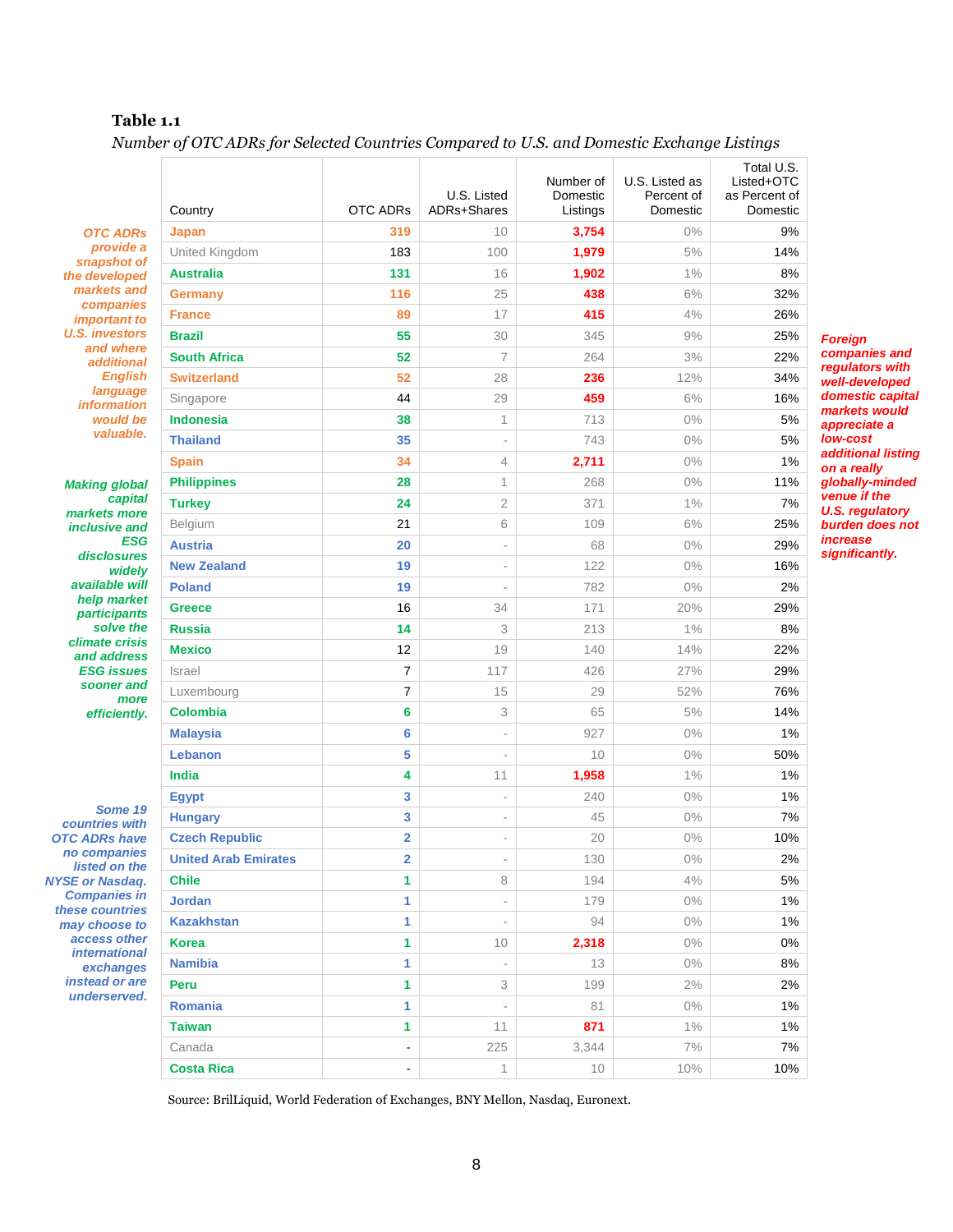# **Close the Information Gap**

It is time to move information from the shadows of private and OTC markets into EDGAR and the public domain. The recommendations to expand company coverage in EDGAR could increase the number of filers and the total equity market capitalization of filers by 44%.<sup>12</sup> Company data coverage would include most of the largest companies in the world. Most of the low-hanging fruit is the foreign private issuers with OTC ADRs. An exception is India, which has 53 Unicorn companies far outpacing the number of Indian companies with a U.S. listing or OTC ADRs. Protecting investors means narrowing the information gaps between Unicorn companies and public companies.



Source: BrilLiquid, CB Insights, BNY Mellon, CSRP.

Information is often difficult to access efficiently on individual corporate websites.

Information provided by third-party data providers is expensive or available only as a subscription and often incomplete or contains errors.

Internet and social media platforms are rife with misinformation and investment opinions of unregistered entities and persons, exempt investment advisers, and company insiders.

The quality and breadth of international company coverage by many financial newspapers has declined because of the cost of accessing information and maintaining international bureaus.

Many public companies purchase newswire distribution only for local or regional markets for press releases and other financial disclosures.

*It is impossible to overstate the myriad public benefits of requiring additional information on EDGAR*

*about so many companies from different countries.* <sup>13</sup>

<sup>12</sup> For illustrative purposes only, Chinese issuers with OTC ADRs and Chinese Unicorns, Pink Sheet and Grey Market companies with ADRs, and companies without publicly available quotes are assumed to remain unlisted and not registered with the Securities and Exchange Commission (SEC).

<sup>13</sup> For example, adding ADRs (and the shares they represent) currently trading OTC to the Official List of 13(f) securities will significantly improve transparency in the institutional ownership of the world's largest public companies.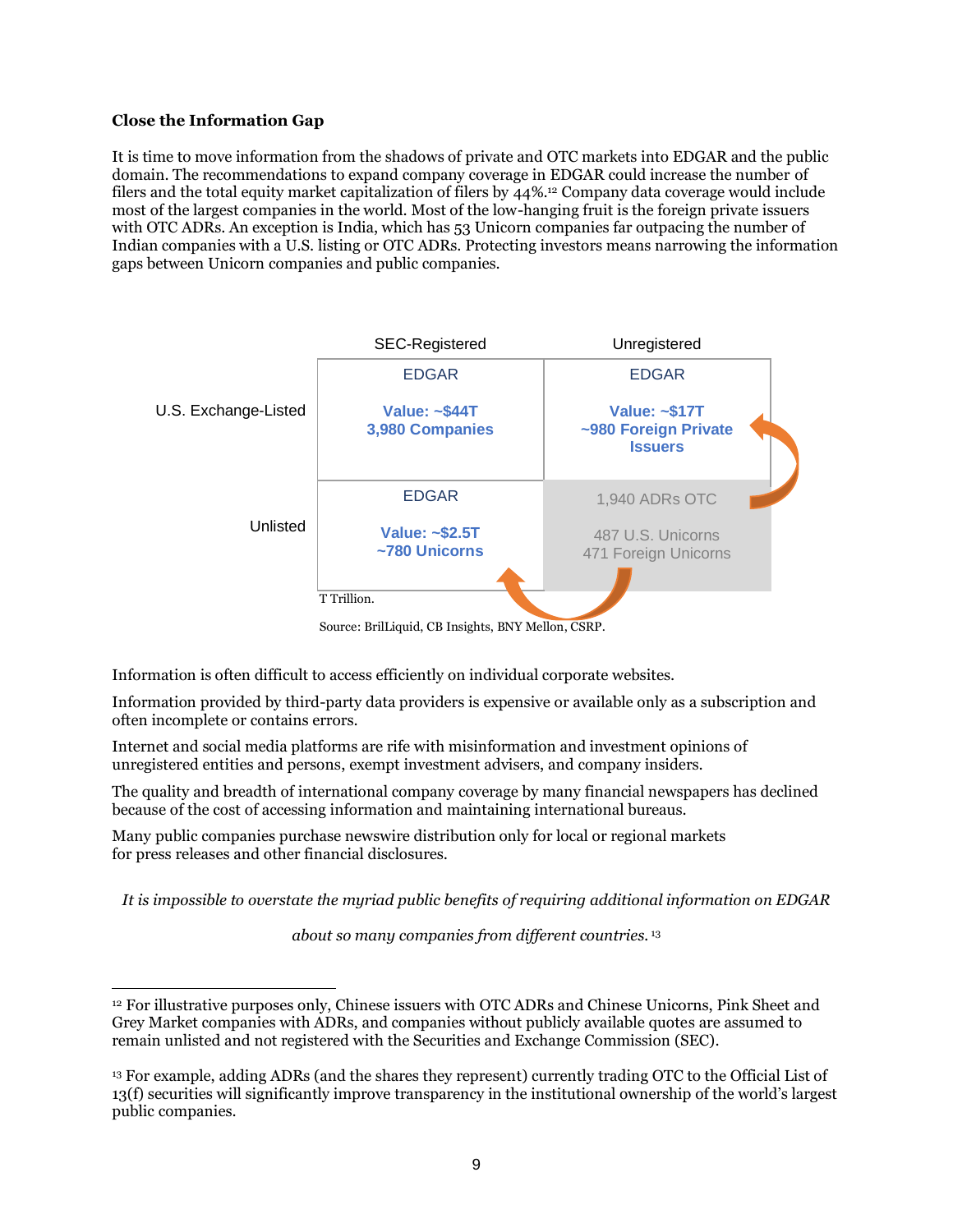# **Request for Comments**

For ease of reference, selected requests for comments in the Proposal are repeated in boldface below.

# **Would filers, investors, and other interested parties realize any benefits if we required the affected documents (other than annual reports on Form 11-K) to be submitted in a structured data language, such as a custom XML-based data language, rather than in ASCII or HTML (or, for the foreign language documents and exchange certifications, in PDF)?**

Making any foreign language documents and their translations (or English summaries) available in HTML will facilitate browser-based translation tools. Increased numbers of documents for comparison will allow creators of translation tools to fine-tune and improve translation of legal, financial, and business terminology over time.

## **Please explain why or why not. If so, are there certain documents in particular that would provide such benefits to filers, investors, and other interested parties if submitted in a structured data language? What costs would these parties incur if we required such documents to be submitted using a structured data language?**

All financial market participants would benefit if structured data language could include a field for the description of the items submitted under cover Form 6-K. Instructions for Form 6-K provide examples for information to be disclosed which may be modified to be suitable to field descriptions. Similar fields would be welcome for EDGAR submissions on Form 8-K. Adding structured data language to Form 144 may make information included more widely available and comparable with other filings by insiders (e.g., Form  $\Delta$ ).

Searching EDGAR filings for Form 6-K and Form 8-K can be time-consuming unless very specific search criteria are included:

## <https://www.sec.gov/edgar/search/#/dateRange=1y&category=custom&forms=6-K>

## <https://www.sec.gov/edgar/search/#/dateRange=1y&category=custom&forms=8-K>

**Would filers respond to the proposed mandate to file "glossy" annual reports to security holders on EDGAR by changing how they present the information in those reports? If so, please explain how, including whether or not investors or other market participants would realize costs or benefits as a result of any such changes.**

I do not believe filers would change how they present the information in the glossy annual reports.

## **Would the proposed amendments to mandate the electronic submission in PDF format of the "glossy" annual report to security holders impose additional PRA burden on existing EDGAR filers not encompassed by existing burden estimates? If so, please explain what additional burden would be imposed.**

I do not believe the electronic submission in PDF format of the glossy report and Sustainability Report or Corporate Responsibility Report will impose an additional PRA burden on existing EDGAR filers. For non-filers, there will be an additional PRA burden to furnish disclosures to the Commission on EDGAR. The additional burden will be minimal for most companies as accessing EDGAR is the only incremental step. The issuers are already required to make the information available publicly in an electronic format and many include the information on their own corporate websites. Foreign language documents are also readily available as they are filed with the stock exchange or regulators in the local jurisdiction and may also be made available on the corporate website.